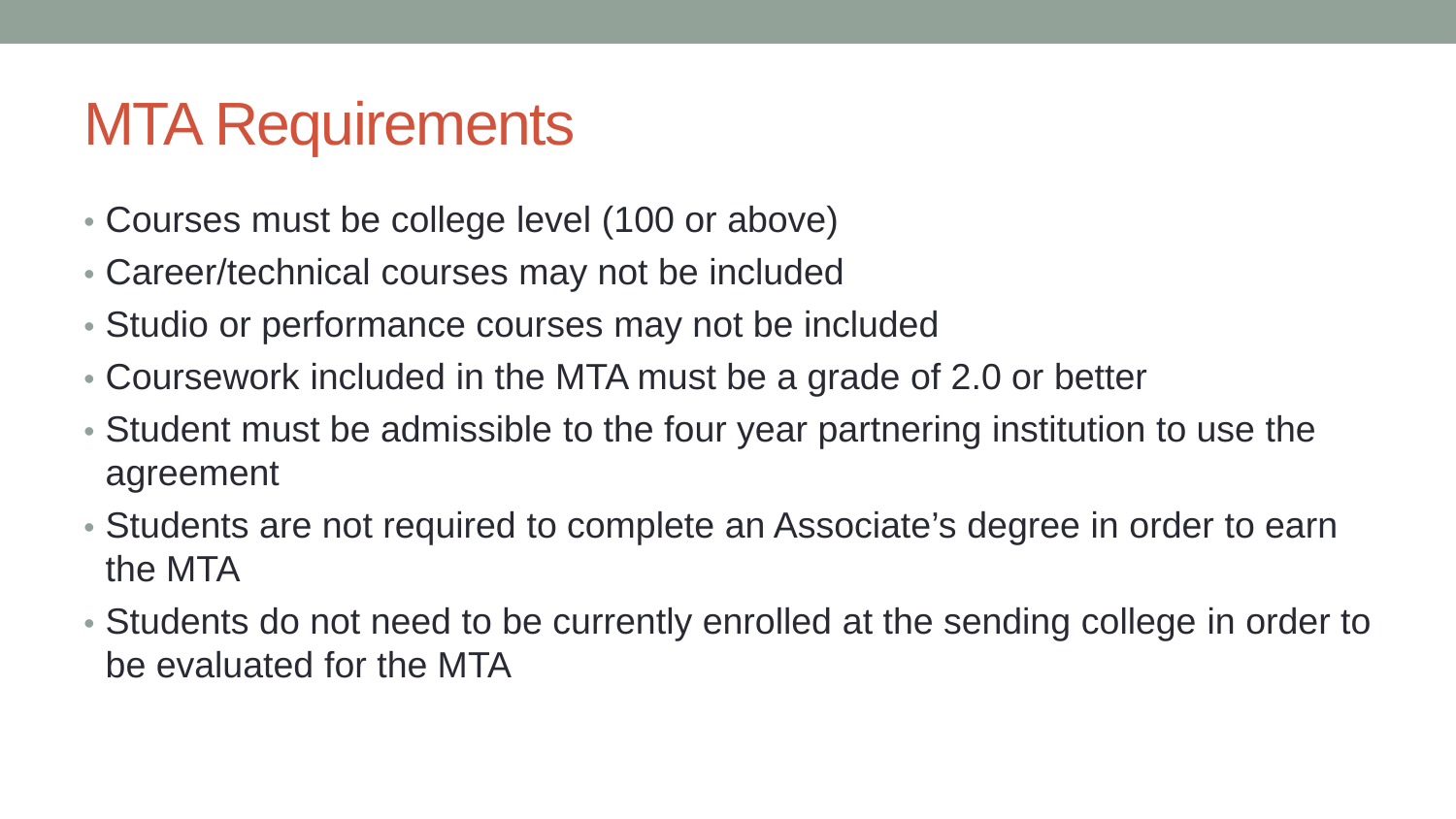## MTA Course Requirements

- One course in English composition
- A second course in English composition or one course in communications
- One course in mathematics
- Two courses in social sciences (from two disciplines)
- Two courses in humanities and fine arts (from two disciplines, and excluding studio and performance classes)
- Two courses in natural science (from two disciplines) including one laboratory experience